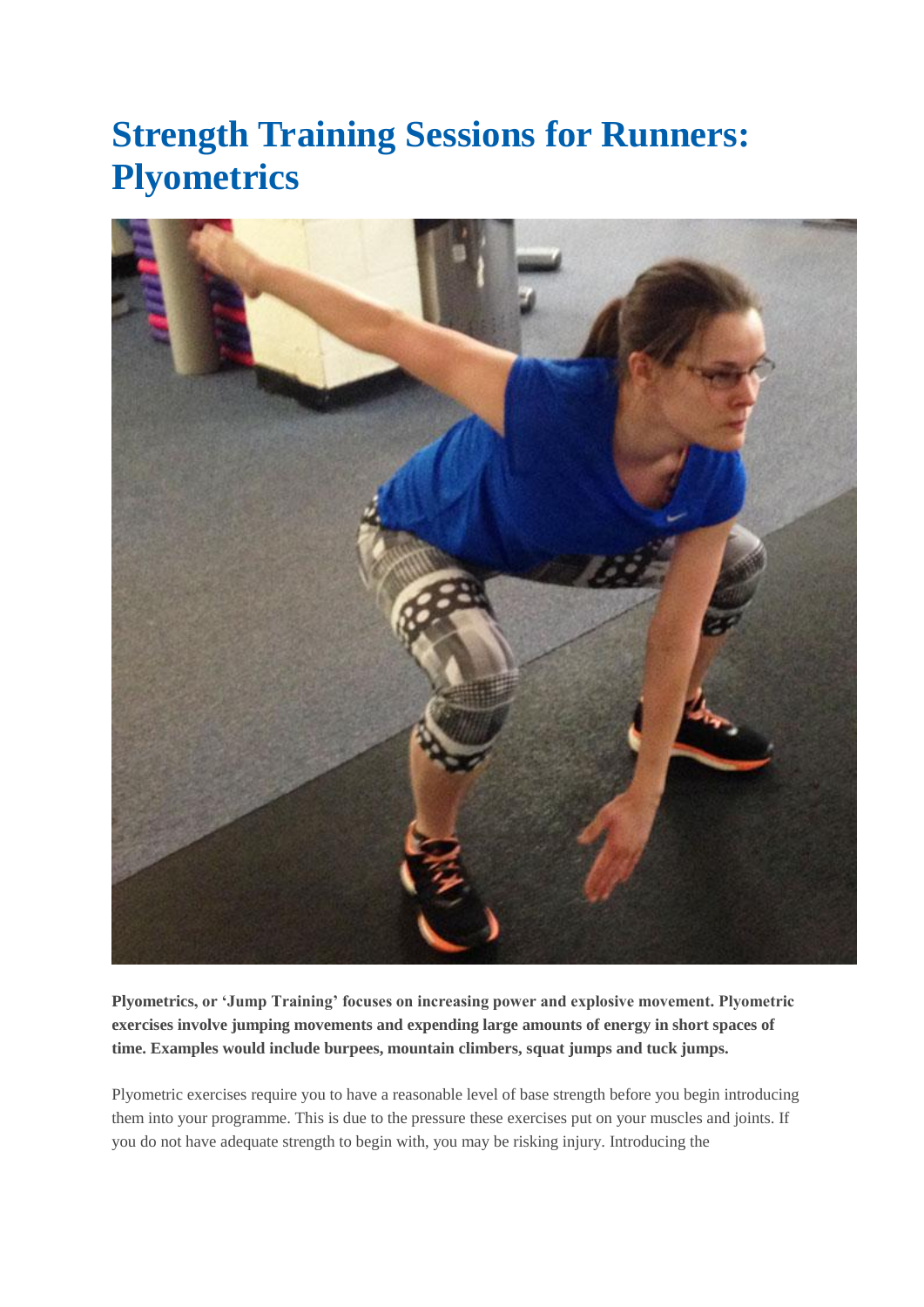[CalisthenicBody Weight Workout](http://www.runandbecome.com/running-training-advice/strength-cross/calisthenics) will help build base strength if you are completely new to any form of strength training or feel you have some weaknesses to address.

Plyometric exercises are used by many types of athlete, as they mimic movement patterns from a variety of sports such as football, boxing and skiing. A plyometric workout can therefore be specifically designed to suit your chosen sport. Runners would typically do exercises such as plyometric lunges, high knees, height skips and frog jumps.

Working on explosive power by introducing plyometric exercises would be something you would introduce later in a periodised training schedule, once you have built up a good base strength.

# **Pros**

- Plyometric or jump training increases power and explosive movement.
- Strengthens muscles by rapidly stretching and then shortening them through jumping movements, this in turn reduces the effect of impact on the joints.
- This repeated stretching and shortening of the muscles increases the power of muscular contractions.
- Plyometric training can be done at home, in the gym or outdoors at low or no cost.
- Introducing plyometrics to your training schedule will add variety to your strength workouts.

# **Cons**

- Plyometric training is a more advanced form of strength training so should only be introduced into a training schedule once you have built up adequate base strength.
- Doing plyometric training without adequate base strength may increase the likelihood of injury.

# **Sample Plyometric Workout for Runners**

30 seconds of each of the following exercises (no rest between exercises).

- **High Knees**
- **Burpees**
- **Height Skips**
- **Plyometric Lunges**
- **Low Stance Jacks**
- **Fast Feet**

After completing one full set of these exercises, take adequate rest (1-2 minutes) and repeat 3-5 times.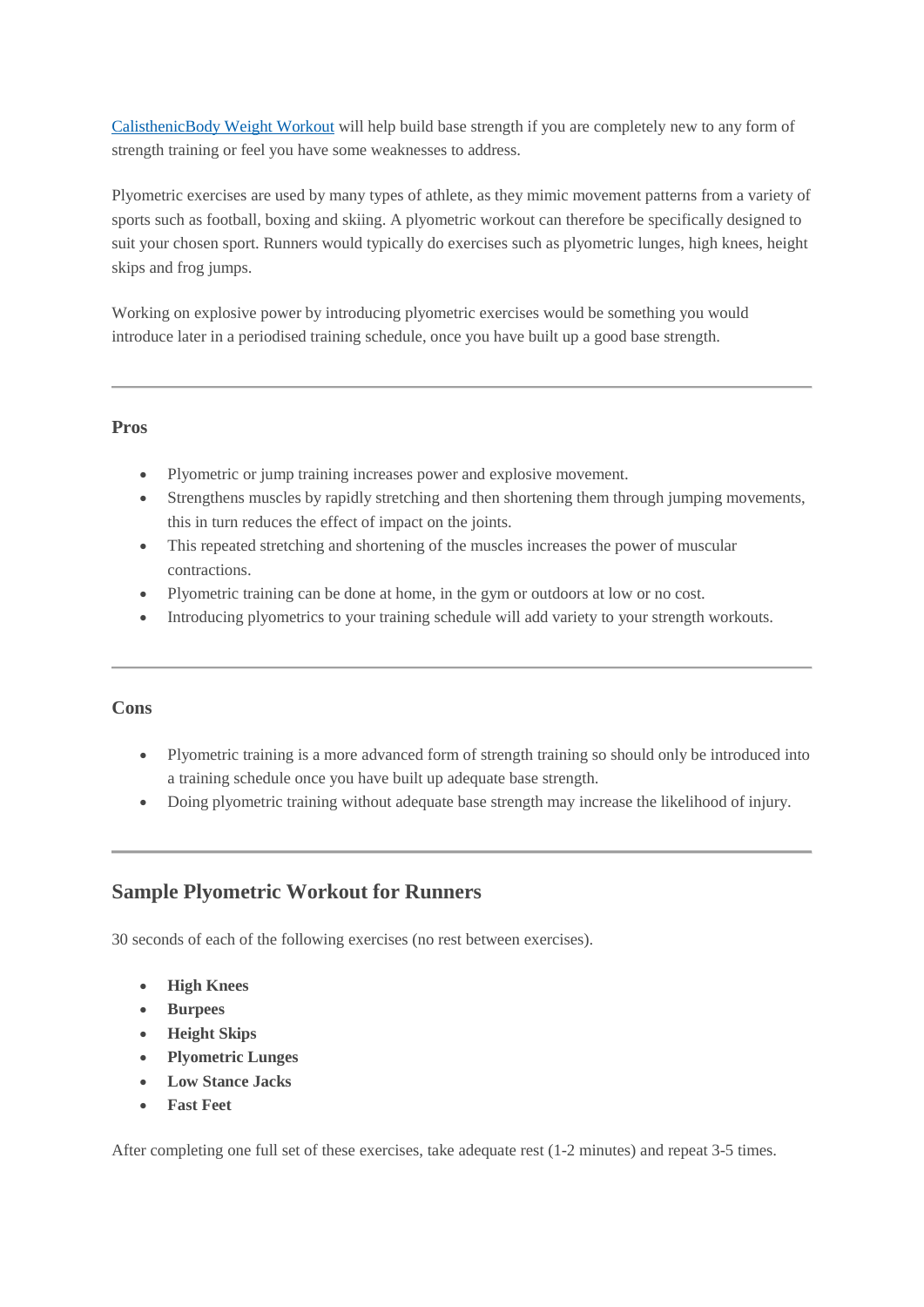

#### **High Knees**

Start by standing with your feet hip-width apart, knees soft, hips neutral, abdominals and glutes braced, spine long, chest up, shoulders back and down. Keeping your elbows tucked into your rib cage, bring your arms up towards your shoulders and hold them there. Raise one knee up towards your hips then back down. As soon as your foot reaches the ground, raise the other knee up towards your hips. You are aiming to do this with speed and hop from one foot to the other, driving your knees up to your stomach. It is important to keep your core as stable as possible, keep your upper body strong and bracing your abdominals throughout the exercise.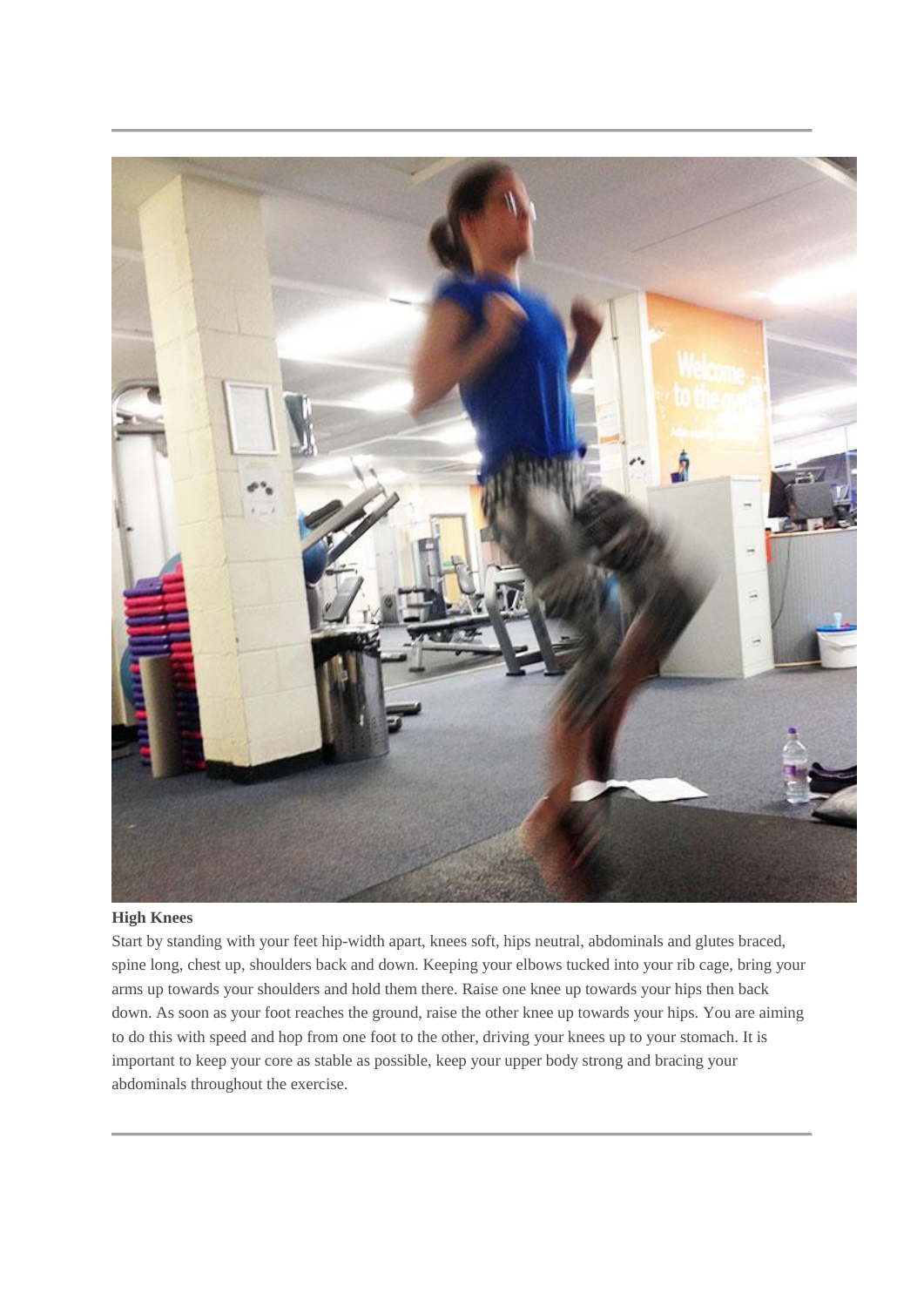### **Burpees**

Start from standing, in neutral (feet hip width apart, knees soft, hips neutral, abdominal and glutes braced, spine long, shoulders back and down, head facing forwards). Crouch down, bending your knees and put your hands on the ground directly beneath your shoulders. Jump your feet back into full bridge, jump your feet back in and then reach your arms to the ceiling and vertically jump. That would be one burpee!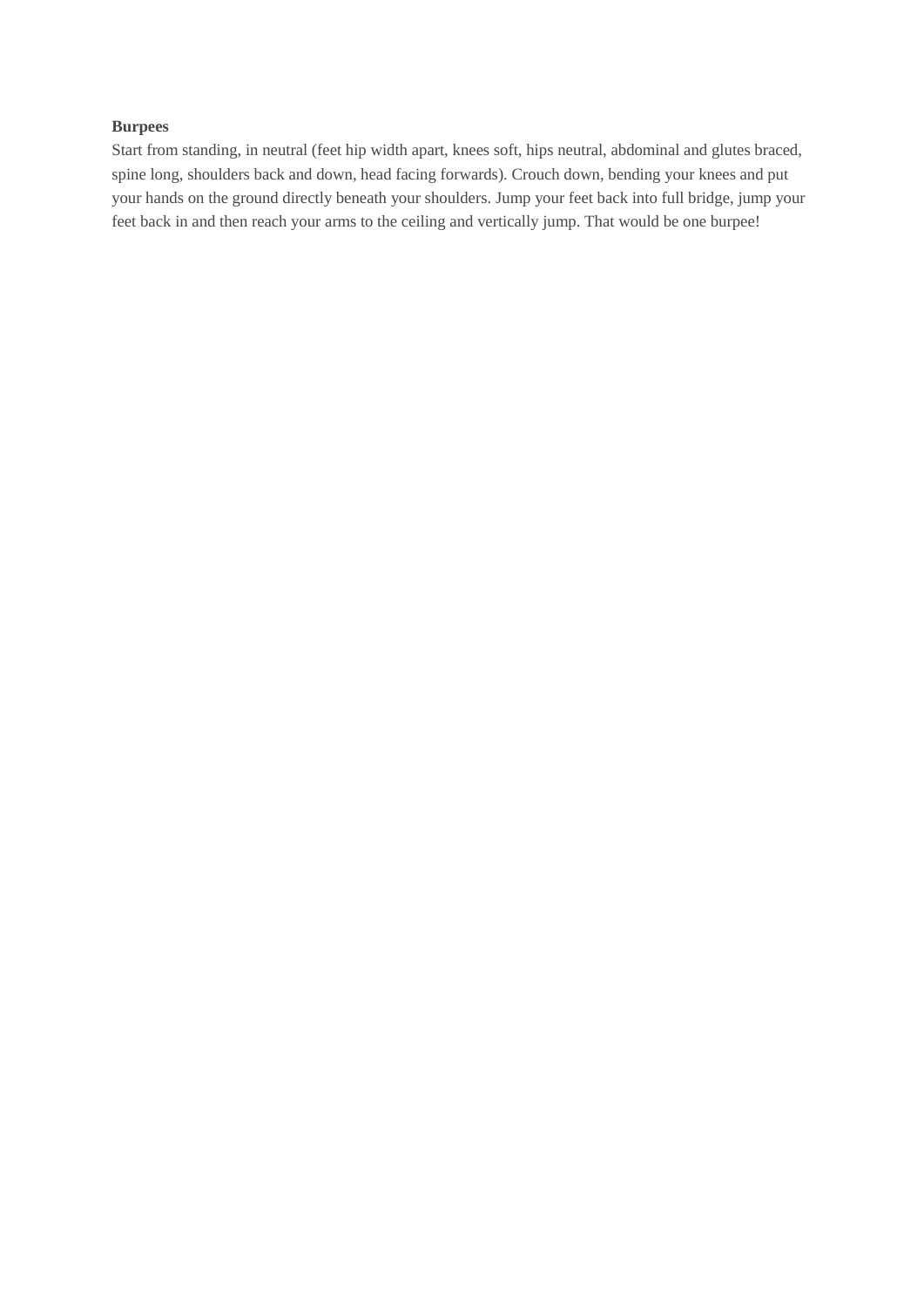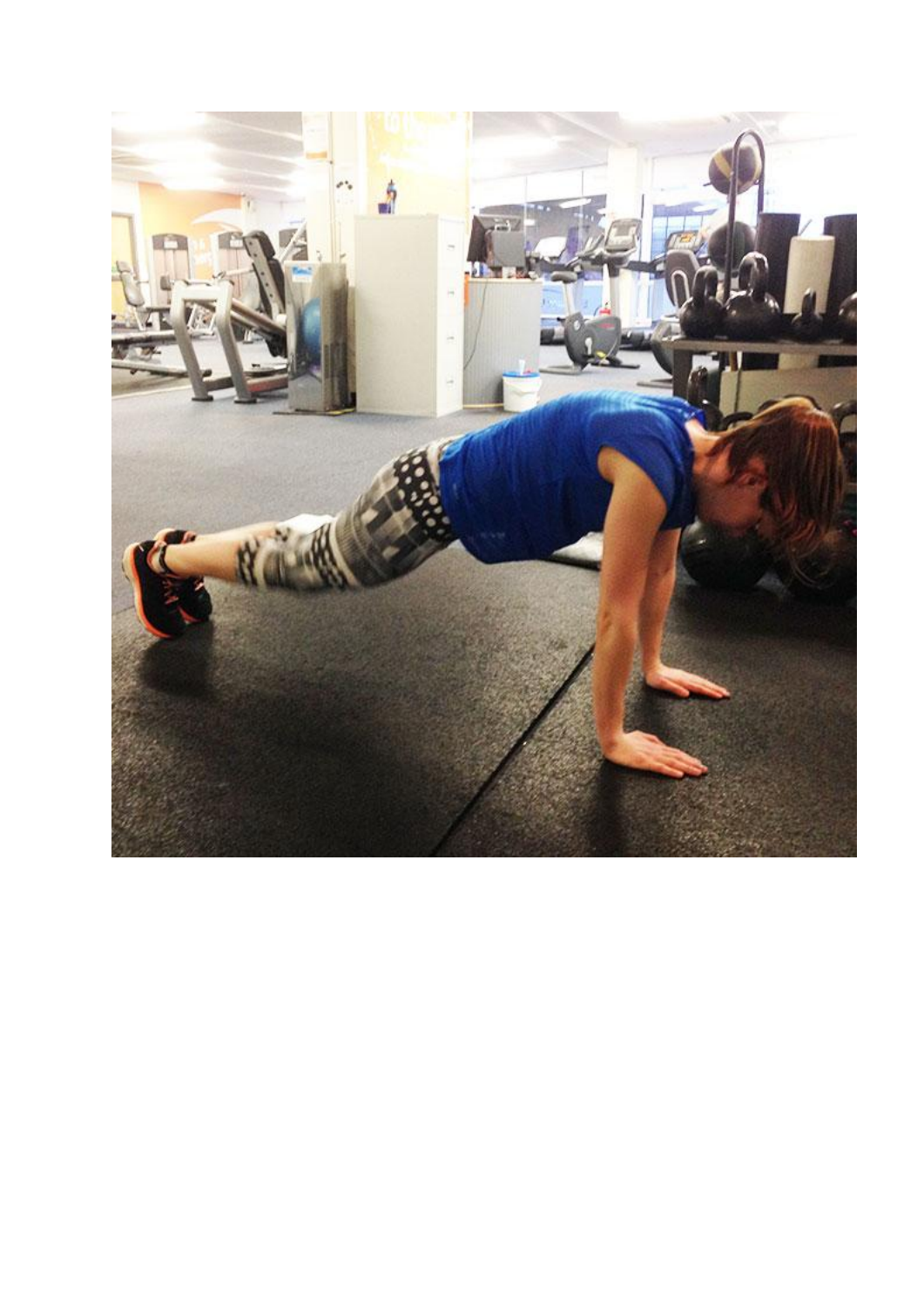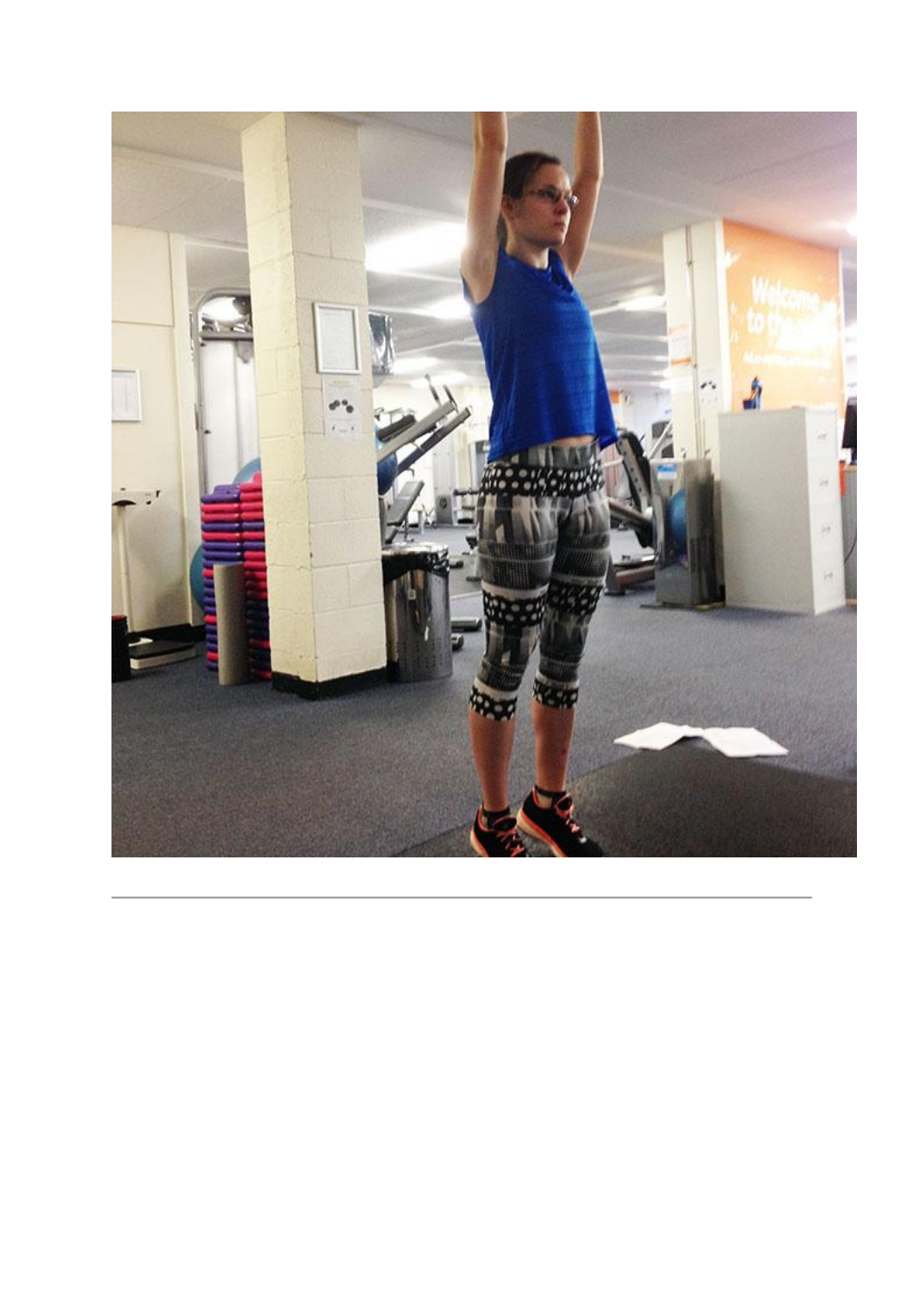

Start from standing, in neutral. Make sure you have enough space to move forwards for at least 10 paces. Raise one knee up towards your hips and skip onto the opposite foot with forward motion, and then repeat with some speed (this would not be anywhere as fast as high knees). Use your arms to give you power, just like when you run.

# **Plyometric Lunges**

Start by lunging with either leg forward, making sure you keep your chest up, shoulders back and down and head facing forwards. Switch your legs mid-air by jumping onto the opposite foot forward, driving your back knee towards the ground. Keep your opposite arm forwards and the arm on the same side as your leading leg back. Use your arms to give you more power for the jumps and to aid your balance. Always focus on keeping your core tight.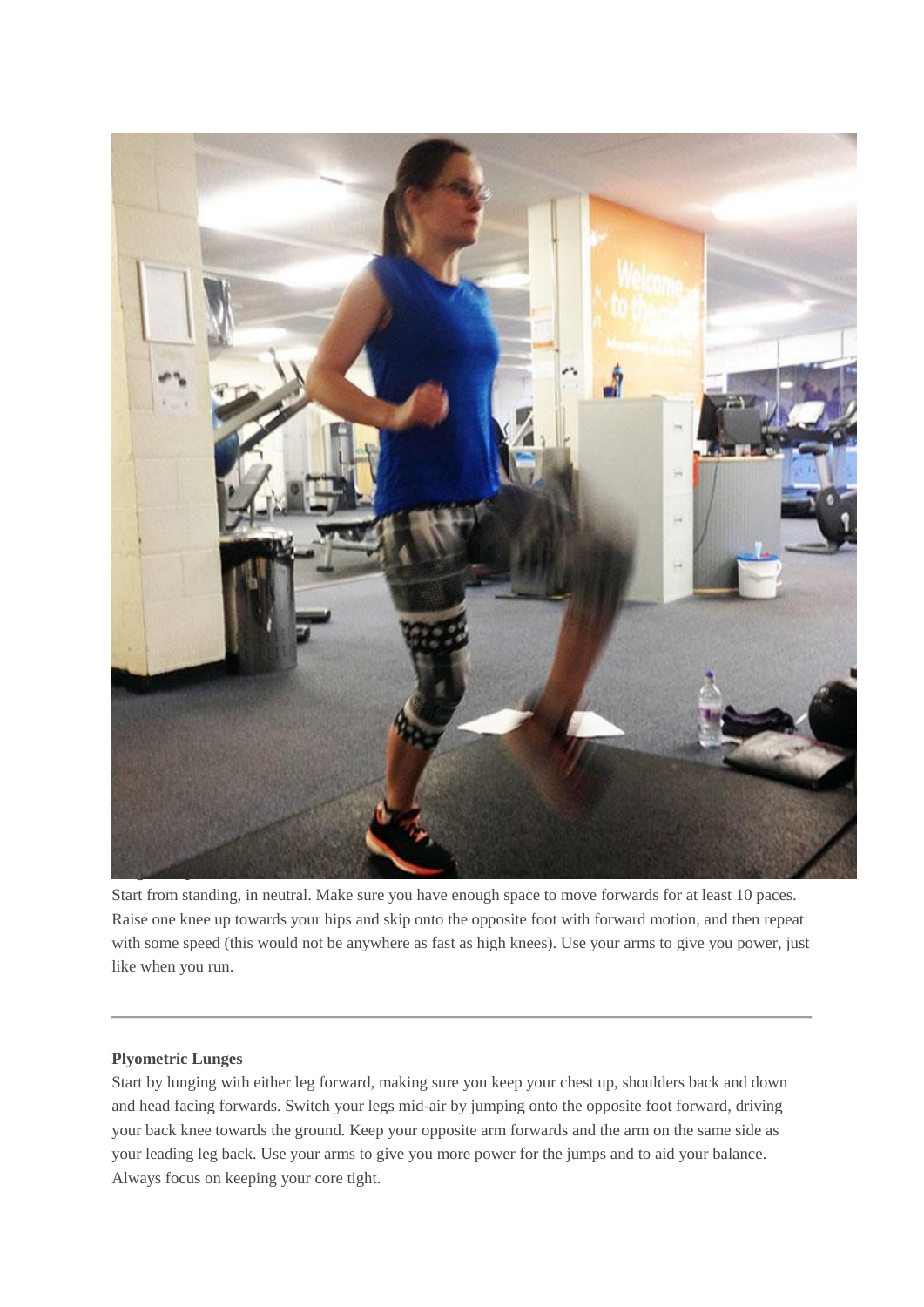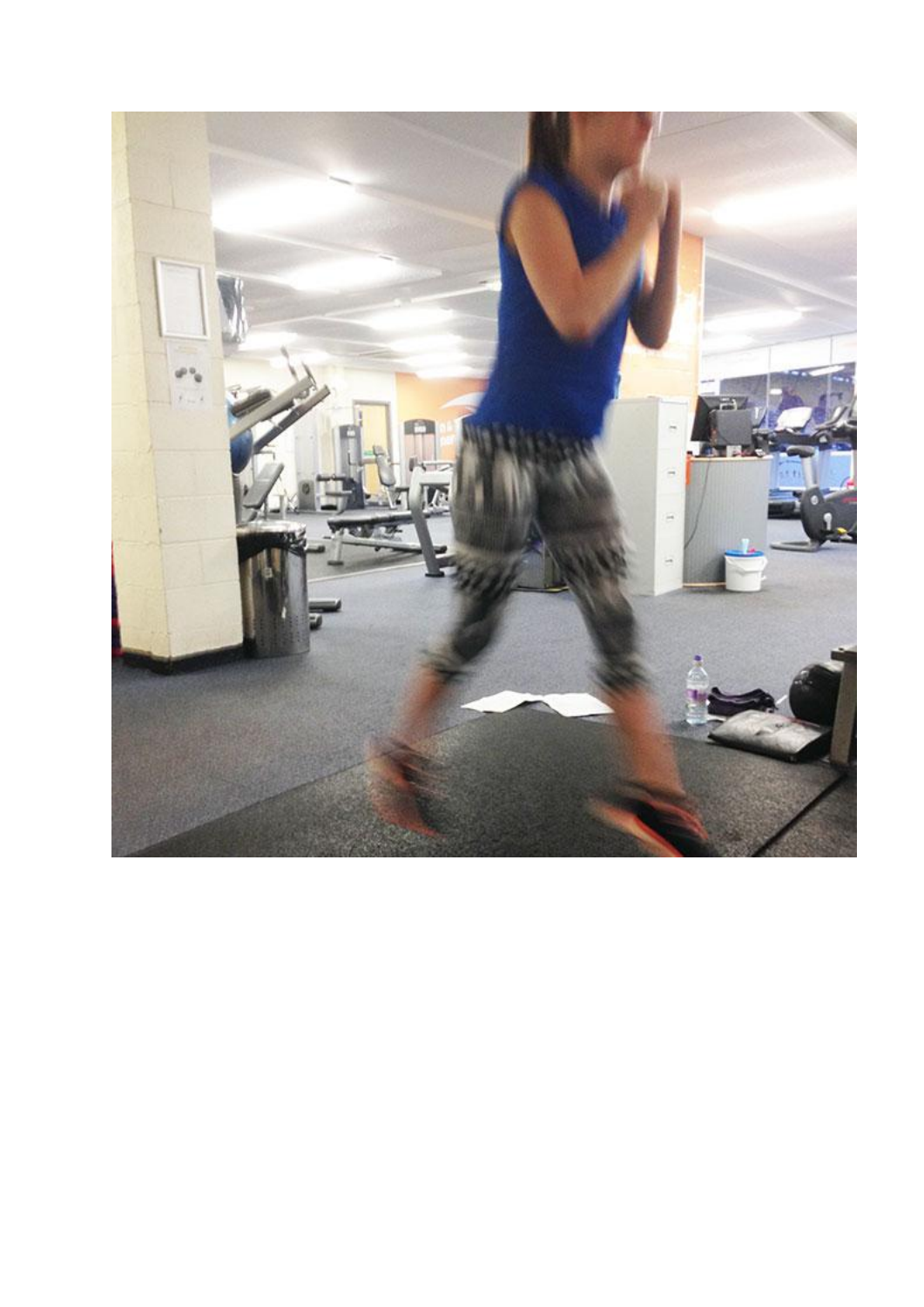

# **Low Stance Jacks**

Start in the squat position, keeping your chest up, shoulders back and down and your head facing forwards. Make sure you stick your backside out and keep your weight on your heels. Bring your elbows up and bring your hands together so your fingers meet in front of your chest. Reach one arm towards your opposite foot and reach straight back with your other arm. Raise your elbows and bring your fingertips to meet in the middle before repeating the same thing with your opposite arm reaching for your opposite foot and your other arm reaching straight back.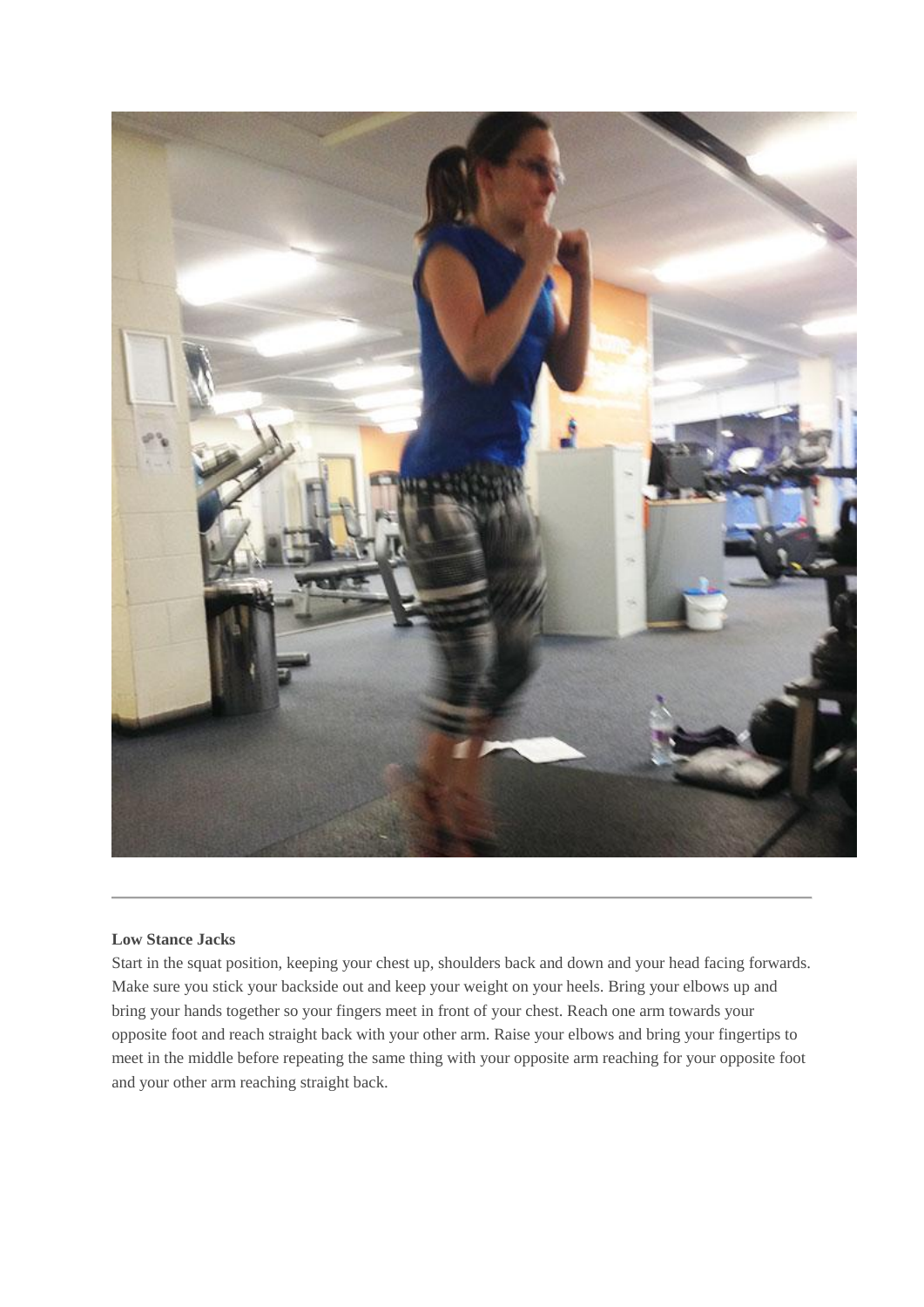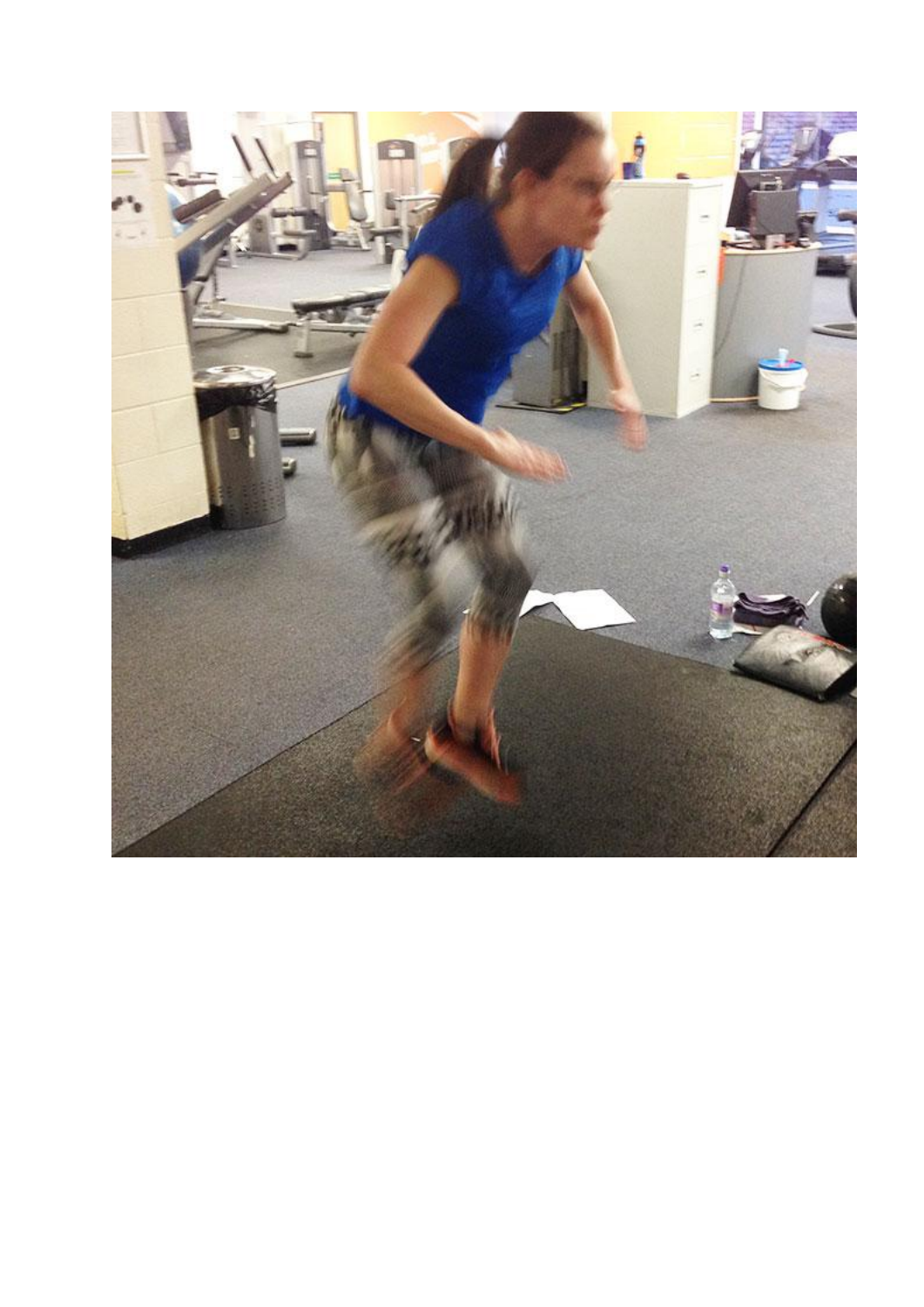